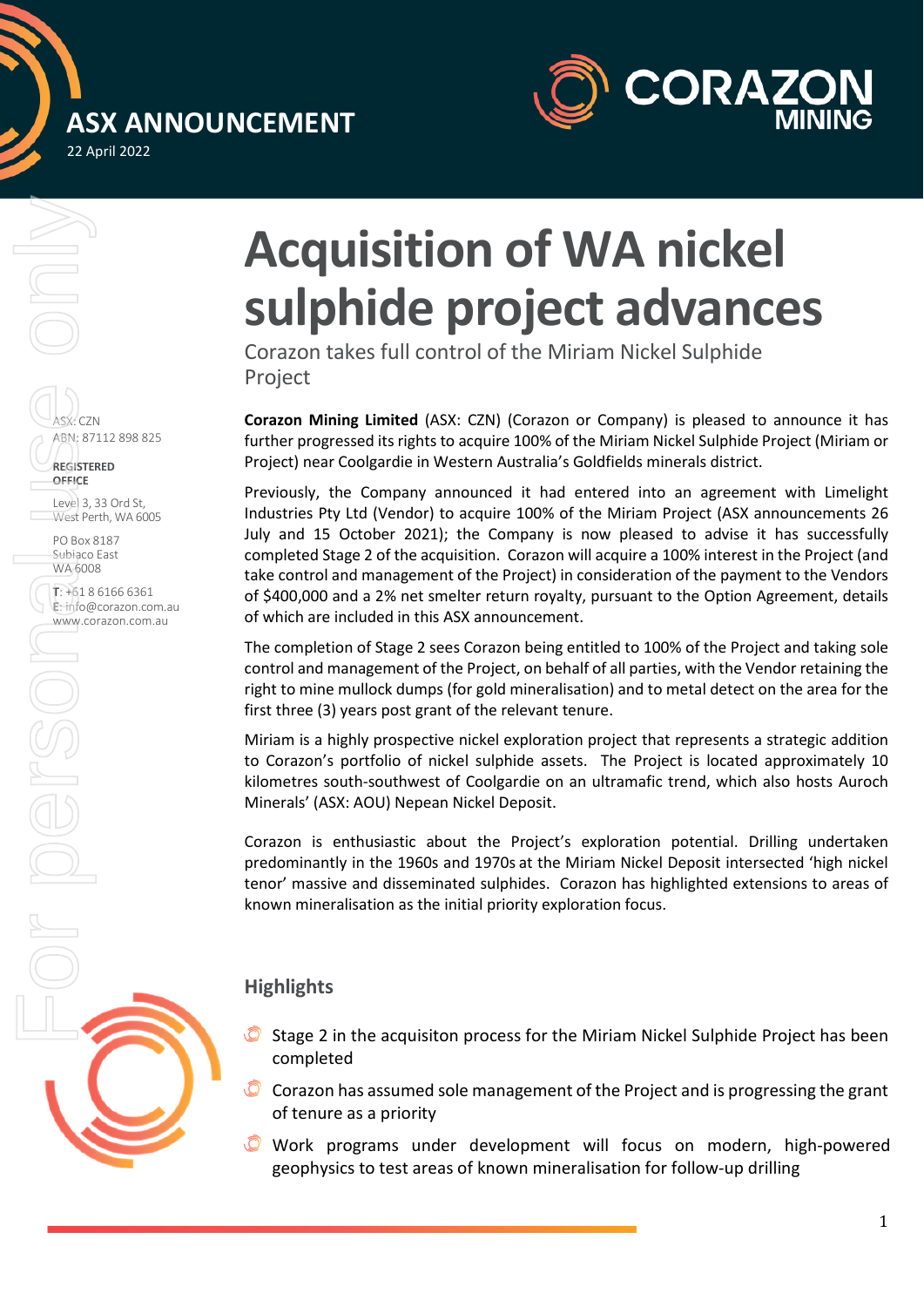



**Figure 1 – The Miriam Project location map** 

#### **About the Miriam Project**

The Miriam Project is located approximately 10 kilometres south-southwest of Coolgardie on a trend of ultramafics best identified by the Miriam and Nepean nickel deposits (Auroch Minerals, ASX: AOU).

The Miriam Project covers an area of about 6 kilometres by 1.5 kilometers and comprises five Prospecting Licence applications (P15/6135 to P15/6139 inclusive).

In 1969, Anaconda Australia Limited discovered the Miriam Deposit, located within the Project, and conducted most of the known nickel exploration during the late 1960s and early 1970s. This work defined the core of the Miriam Deposit over a strike of about 150 meters and to a depth of at least 150 metres below surface. In places, subsequent drilling extended the drilled depth to about 300 metres below surface.

Referenced open-file documents (ASX announcement, 26 July 2021) detailing historical work defines a nickel-copper endowment for the Miriam Deposit. This work is not compliant with current JORC standards, and further drilling is required for the definition of a JORC resource estimate at Miriam.

Much of the historical drilling, which tested the ultramafic sequence north and south of the Miriam Deposit, was shallow percussion drilling that did not penetrate the overlying oxidised zone, and many of the holes did not reached the ultramafic footwall target. There is extensive untested opportunity to target nickel sulphide mineralisation at depth and along strike from previous drilling.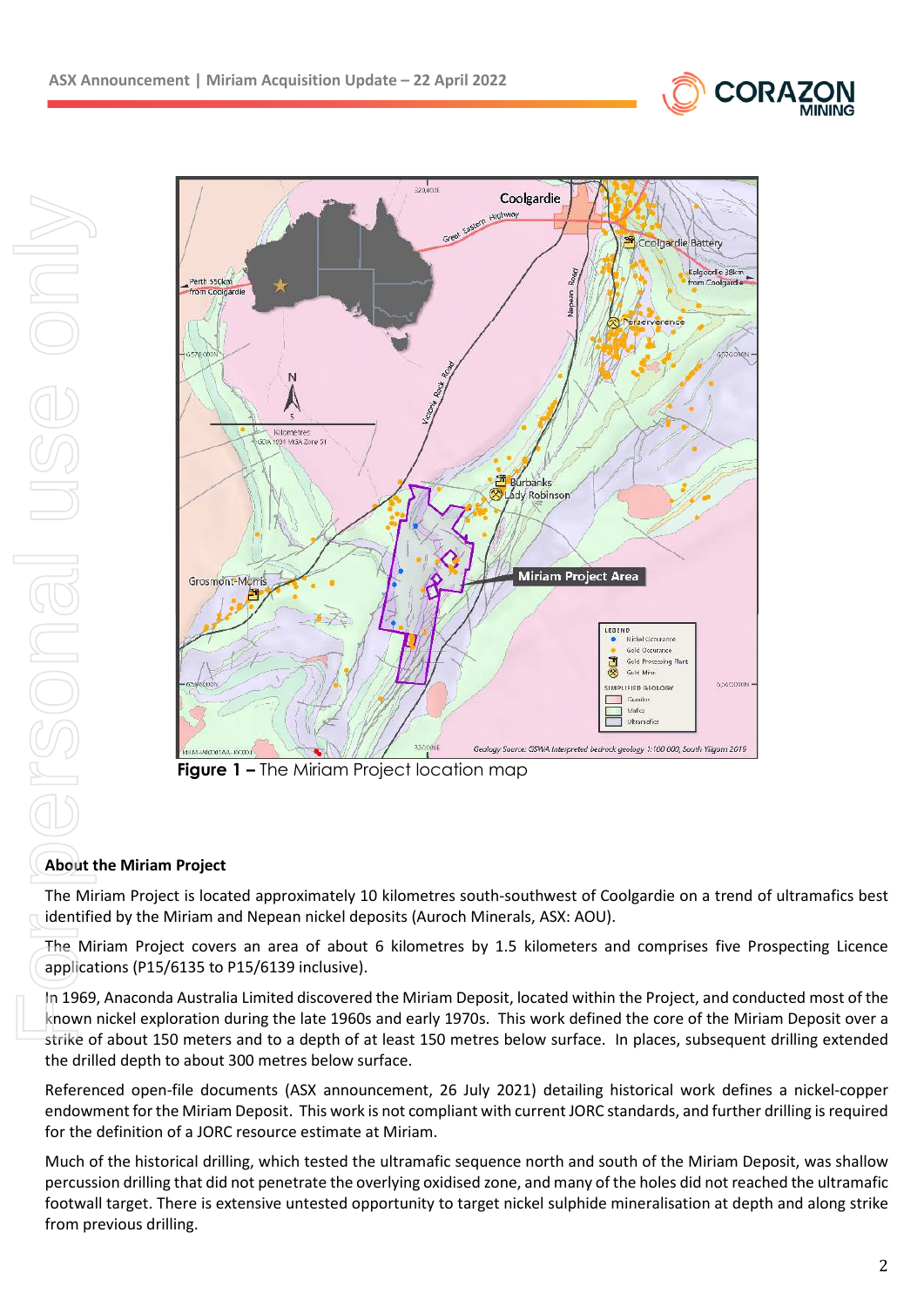

More recent nickel exploration campaigns were undertaken during the mid-1990's (Crest Resources NL) and early-mid 2000's (Berkeley Resources Limited JV's with MPI and Sipa Exploration NL). This work continued to identify massive and disseminated nickel sulphides, located within or close to well-defined channel sequences.

The existence of this defined target trend will allow Corazon to undertake focused and detailed exploration programs, utilising modern higher-powered electromagnetic (EM) geophysics. The most recent geophysical testwork for nickel sulphide exploration was completed in the early 2000's, where EM proved successful in identifying drill defined mineralisation at the Miriam Deposit.

#### **Option Agreement Details**

On the 26 July 2021 Corazon announced it had entered into an option agreement with Limelight Industries Pty Ltd (Vendor), pursuant to which it was granted an option to acquire up to 100% of the Miriam Project (comprising Prospecting Licence applications P15/6135 to P15/6139) on the following terms:

 Corazon was granted an exclusive option to conduct due diligence on the Miriam Project for a period of three months by paying an option fee of \$75,000 (plus GST) (Option) (ASX announcement 26 July 2021).

 Subsequent to Corazon's election to exercise the Option and the payment of a non-refundable amount of \$125,000 to the Vendor (Stage 1 Consideration), Corazon was able to complete the acquisition by paying an amount of \$400,000 to the Vendor (Stage 2 Consideration) on the earlier to occur of the date that is six months after the date of exercise of the Option and the date of grant of tenure.

Corazon exercised the Option to acquire and completed the Stage 1 Consideration on 14 October 2021 and has recently completed payment of the Stage 2 Consideration (this announcement).

 The Vendor will retain a net smelter return royalty of 2% and the right to mine mullock dumps (for gold mineralisation) and metal detect on the relevant area for the first three years post the grant of the relevant tenure.

*This announcement has been authorised on behalf of Corazon Mining Limited by Managing Director, Mr. Brett Smith.* 

#### **For further information visit www.corazon.com.au or contact:**

**Brett Smith James Moses**  Managing Director **Media & Investor Relations** Corazon Mining Limited Mandate Corporate P: +61 (08) 6166 6361 M: +61 (0) 420 991 574 The exit utilising<br>
sulphid<br>
mineral<br>
Option<br>
Option<br>
Option<br>
Option<br>
Option<br>
Option<br>
Discribe<br>
of t<br>
Corazon<br>
Corazon<br>
Corazon<br>
Corazon<br>
Corazon<br>
Corazon<br>
Corazon<br>
Corazon<br>
Corazon<br>
Corazon<br>
Corazon<br>
Corazon<br>
Corazon<br>
Cor

E: info@corazonmining.com.au E: james@mandatecorporate.com.au